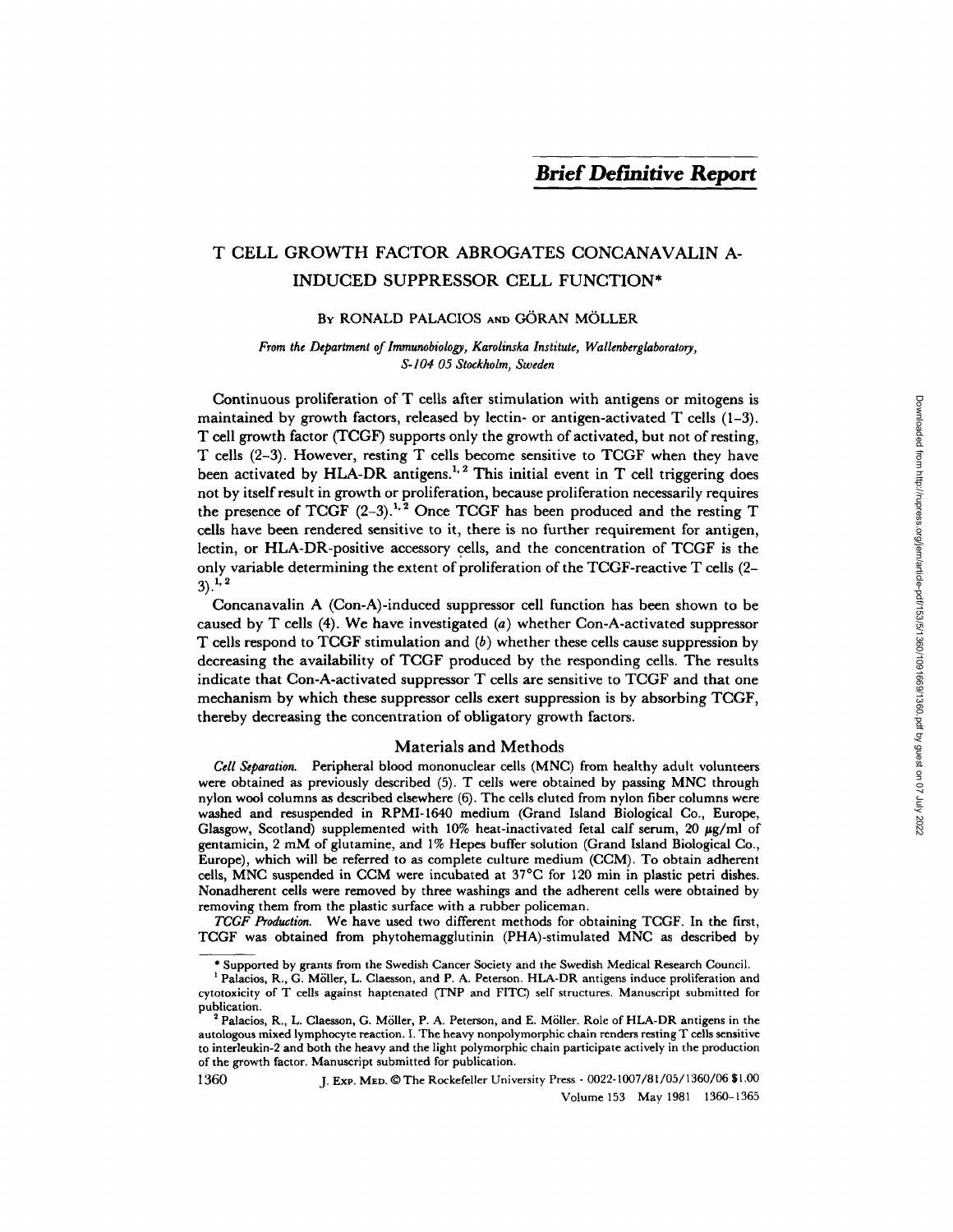Bonnard et al. (7). In the second method, TCGF was obtained from autologous mixed lymphocyte cultures, by coculturing  $3 \times 10^6$  T cells with  $3 \times 10^6$  irradiated autologous non-T cells in 1.5 ml of CCM in 17- $\times$  100-mm round-bottomed plastic tubes (Falcon Labware, Div. of Becton, Dickinson & Co., Oxnard, Calif.). After 48 h of incubation at 37°C, the tubes were centrifuged at  $2,000$  rpm for 15 min, the supernates collected, filtered through 0.45- $\mu$ m filters (Millipore, S.A., France) and stored at  $-20^{\circ}$ C until used. Those supernatant media that only induced proliferation of activated T cells, but not of resting T cells, were considered to possess TCGF activity.

*Generation of Suppressor Cells with Con-A.*  $3 \times 10^6$  T cells supplemented with 3% of irradiated adherent cells were either treated with 20  $\mu$ g/ml of Con-A (Con-A-activated T cells) or left untreated (nonactivated T cells) at 37°C for 48 h. The cells were harvested and washed three times in CCM. A portion of the cells were treated with mitomycin C  $(45 \mu g/ml)$ , Sigma Chemical Co., St. Louis, Mo.) at 37°C for 30 min and tested for suppressor activity on proliferative responses (see below).

Two assay systems were used to detect suppressor activity. In the first,  $10<sup>5</sup>$  mitomycin Ctreated, Con-A-activated T cells or their controls were cocultured with  $10<sup>6</sup>$  responding cells in flat-bottomed microtiter plates (Nunclon Delta; A/S Nunc, Copenhagen, Denmark). PHA (1  $\mu$ g/ml) or 10<sup>6</sup> irradiated (2,500 rad) allogeneic MNC were added in each well in a vol of 0.1 ml of CCM. TCGF or medium was placed in each well at concentrations with final dilutions of **1:2** and 1:4, and were added at different time periods after the initiation ofcuhures. Proliferation of the responding MNC was measured by the incorporation of  $[{}^3H]$ thymidine (0.5 µCi/well, The Radiochemieal Centre, Amersham, England) during the last 18 h of 4-d culture for PHAinduced cell proliferation and a 6-d culture for the mixed leukocyte reaction (MLR) as previously described (5). In the second assay system, inhibition of immunoglobulin production was measured. 10<sup>6</sup> responding MNC suspended in CCM containing pokeweed mitogen (PWM)  $(20 \mu g/ml)$  were cocultured with 10<sup>6</sup> Con-A-activated T cells or control cells in the presence or absence of TCGF (final dilutions 1:2 and 1:4). Each culture was carried out in 12- $\times$  75-mm round-bottomed plastic tubes and incubated at  $37^{\circ}$ C in a humidified atmosphere of  $5\%$  CO<sub>2</sub> in air for 7 d. The number of immunoglobulin-secreting cells (PFC) was determined with a reverse hemolytic plaque assay as described by Gronowicz et al. (8). We also did experiments in which Cyclosporin-A (CYA) was added into plastic tubes containing T cells suspended in CCM in the presence of Con-A. After 48 h of incubation at 37°C, the ceils were washed four times and resuspended in CCM. CYA-treated or untreated T cells were added to a second culture to test their suppressor activity on both PHA and alloantigen-induced DNA synthesis and PWM-driven immunoglobulin production. We also studied whether CYA-treated T cells were sensitive to TCGF and whether they were able to absorb the growth factor as described

before. The degree of inhibition was calculated according to the following formula:<br>percent suppression =  $1 - \left(\frac{A - B}{C - D}\right) \times 100$ , where A is the counts per minute  $\times$  100, where A is the counts per minute or PFC in stimulated cultures containing Con-A-activated cells; B is the counts per minute or PFC in

nonstimulated cultures containing Con-A-activated cells; C is the counts per minute or PFC in stimulated responding cells; and  $\overline{D}$  is the counts per minute or PFC in nonstimulated responding cells.

# Results

*TCGF Abrogates Con-A-induced Suppressor Function.* Con-A-activated T cells proliferated after addition of TCGF, whereas nonactivated control cells did not, indicating that Con-A-activated cells are susceptible to further stimulation by this factor (Table I), possibly by expressing receptors for TCGF. The suppressor activity of Con-Aactivated cells was expressed as a reduced degree of proliferation induced in the responding cells by the addition of PHA or the exposure to allogeneic lymphocytes and a decreased number of immunoglobulin-secreting cells induced by PWM (Table II). Addition of TCGF to the second cultures (indicator systems) resulted in abrogation of the suppressor activity, as determined by both induction of DNA synthesis and of immunoglobulin synthesis (Table II). It seemed possible that Con-A-activated sup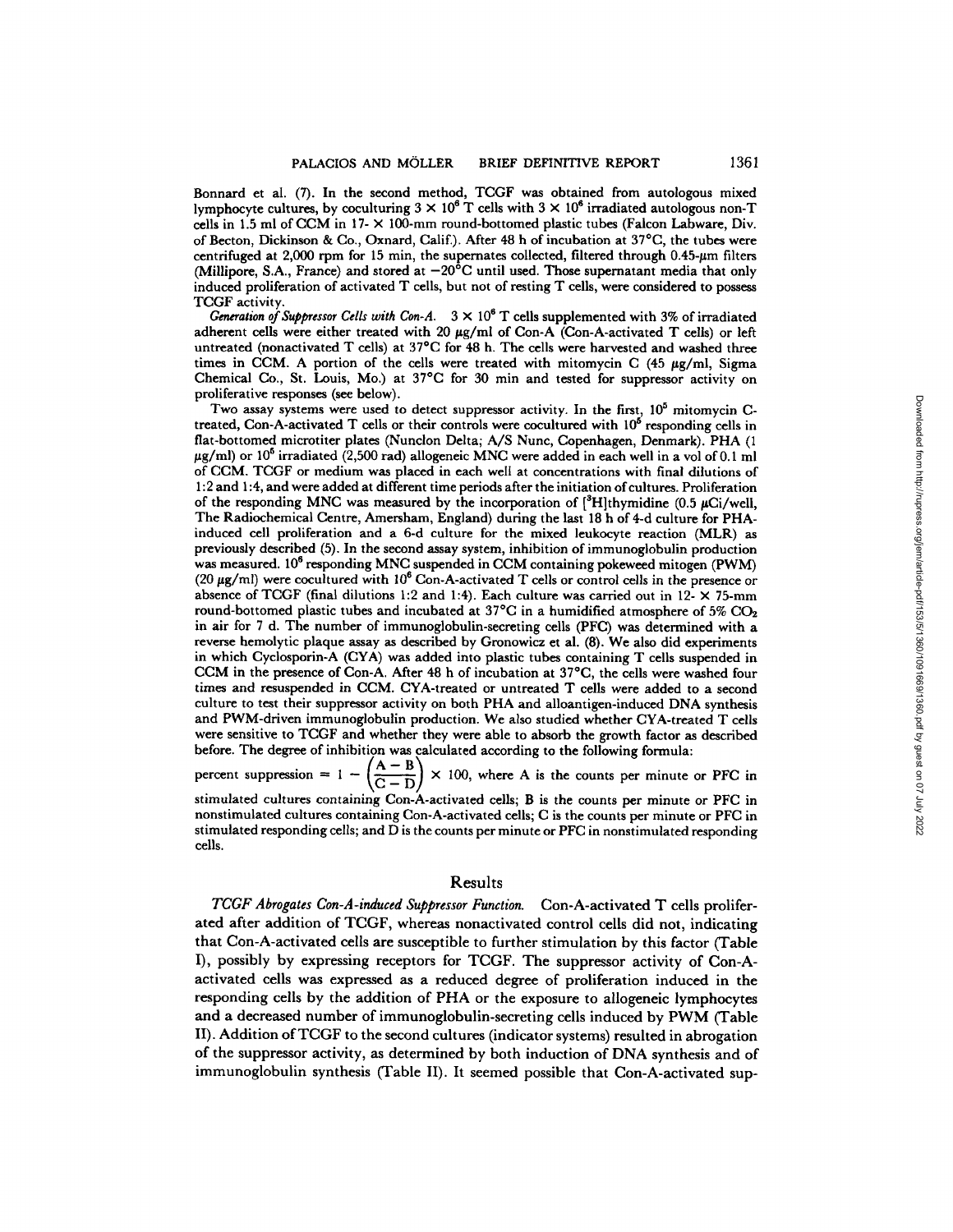TABLE I

| Response to TCGF of Con-A-activated Peripheral Blood T Cells |                    |               |               |
|--------------------------------------------------------------|--------------------|---------------|---------------|
| Cells                                                        | Dilutions of TCGF* |               |               |
|                                                              | 1:2                | 1:4           | 1:8           |
| Nonactivated T                                               | $1.1 \pm 0.15$     | $1.0 \pm 0.3$ | $0.8 \pm 0.2$ |
| Con-A-activated T                                            | $10.7 \pm 1.5$     | $6.5 \pm 0.8$ | $4.9 \pm 1.1$ |
| Con-A-activated $T + CYA\ddagger$                            | $1.9 \pm 0.4$      | $1.3 \pm 0.5$ | $11 \pm 0.4$  |

\* TCGF obtained from PHA-stimulated MNC (see text) was diluted in CCM and incubated with 10<sup>4</sup> cells/well of nonactivated T cells or Con-A-activated T cells for 48 h at  $37^{\circ}$ C, proliferation was determined by measuring  $[{}^{8}$ H]thymidine uptake during the last 12 h of culture.

 $\frac{1}{2}$  CYA (1 µg/ml) was added together with Con-A to T cells (see text).

 $\S$  cpm  $\times$  10<sup>-3</sup>, mean  $\pm$  SD of four separate experiments, each in triplicate.

|                                                             |                     |                                                    | Percent suppression                                |                                                    |  |
|-------------------------------------------------------------|---------------------|----------------------------------------------------|----------------------------------------------------|----------------------------------------------------|--|
| Cell assay                                                  | TCGF dilu-<br>tion* | $[$ <sup>3</sup> H thymidine uptake                |                                                    |                                                    |  |
|                                                             |                     | PHA <sup>+</sup>                                   | <b>MLR‡</b>                                        | Ig synthesis                                       |  |
| Con-A-activated T<br>Con-A-activated T<br>Con-A-activated T | 1:2<br>1:4          | $57.0 \pm 2.2$<br>$-3.7 \pm 2.5$<br>$-1.1 \pm 0.9$ | $60.8 \pm 4.1$<br>$-4.9 \pm 3.8$<br>$-0.8 \pm 1.3$ | $52.2 \pm 3.8$<br>$12.7 \pm 4.1$<br>$20.9 \pm 4.4$ |  |

| TABLE II                                                       |  |  |
|----------------------------------------------------------------|--|--|
| Effect of TCGF on the Con-A-induced Suppressor T Cell Function |  |  |

\* TCGF diluted in CCM was added to cell cultures to obtain final dilutions (1:2 and 1:4),

 $\ddagger$  Indicator systems, PHA and alloantigen MLR-induced DNA synthesis and PWM-induced immunoglobulin production. Mean ± SD of four independent experiments, each in triplicate.

pressor cells exerted their function by absorbing TCGF, thereby depriving the responding cells of the necessary growth factors.

*Con-A-activated T Cells Exert Suppression by Absorbing Out TCGF.* The ability of TCGF to abrogate T cell suppression could then be a result of binding of TCGF to specific receptors expressed in Con-A-activated T cells. To test this hypothesis, Con-A-activated suppressor T cells were preincubated with TCGF (final dilution 1:2) for **4 h** at 37°C. The cells were washed and their suppressor activity tested as described above. The supernates resulting from the incubation of Con-A-activated cells with TCGF were tested for TCGF activity as described before. We also studied whether these supernates would still have the capacity to inhibit the Con-A-induced suppressor cell function. One out of three independent experiments is shown in Tables III and IV. It was found that incubation of Con-A activated suppressor cells with TCGF resulted in a loss of their capacity to suppress both PHA- and alloantigen-induced DNA synthesis, whereas activated suppressor cells preincubated in medium instead of TCGF possessed suppressor activity. On the other hand, the TCGF-supernates that had been added to Con-A-activated cells and subsequently recovered showed a significant decrease in their capacity to abrogate suppressor activity exerted by Con-A-activated T cells. They also lost their capacity to maintain proliferation of activated T cells (Tables III and IV). Thus, it seems likely that Con-A-induced suppressor T cells function by removing TCGF that bind to specific receptors expressed only in activated T cells. The ability of TCGF to abrogate suppressor cells would be achieved by saturating the TCGF-binding receptors on the activated suppressor cells.

Experiments were carried out in the presence of a constant concentration of TCGF (final dilution 1:2) but with increasing numbers of Con-A-activated T cells added to PHA-induced DNA synthesis (indicator system). It was found that there was a close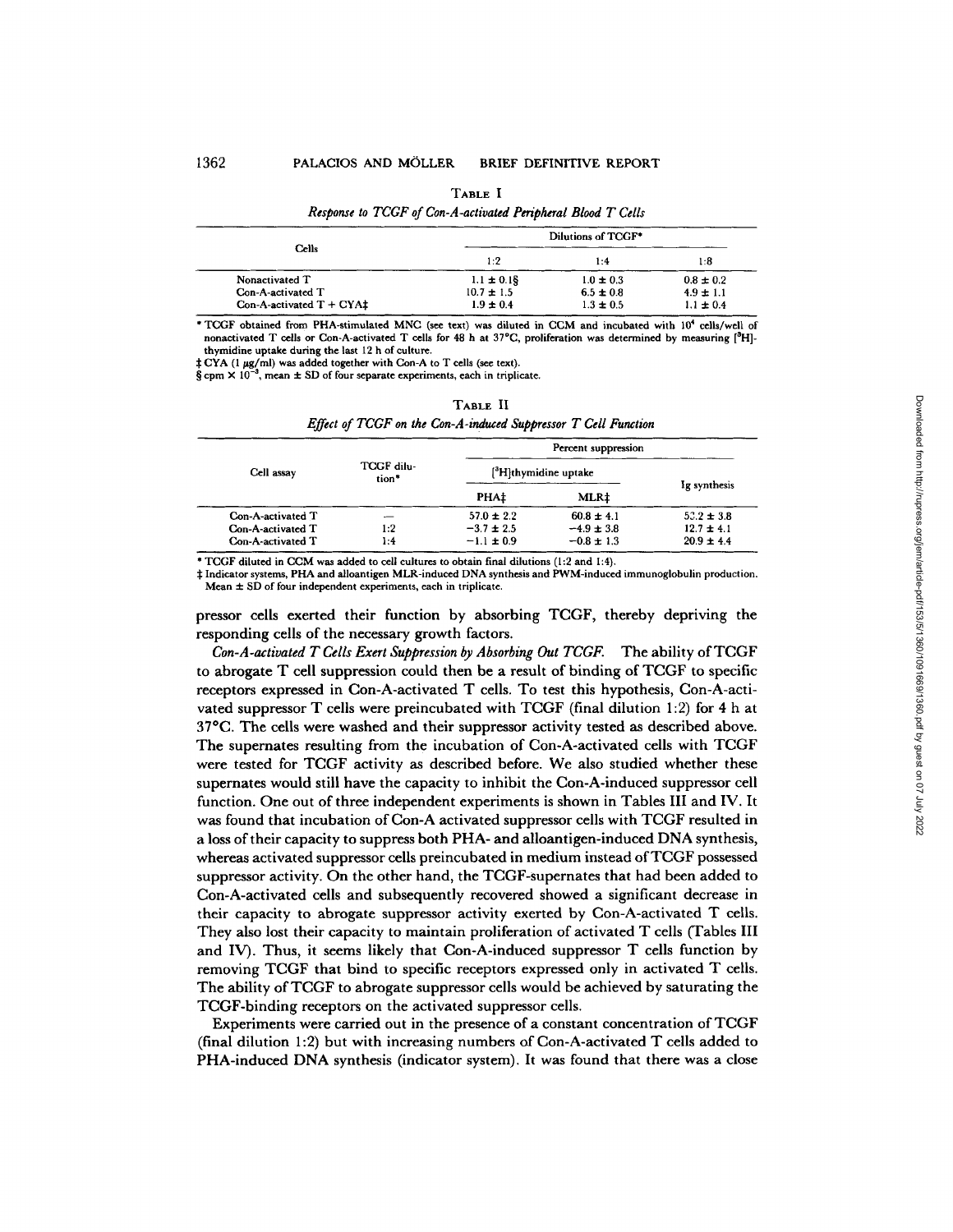# PALACIOS AND MÖLLER BRIEF DEFINITIVE REPORT 1363

| TABLE III                                                |  |
|----------------------------------------------------------|--|
| Effect of TCGF on Con-A-induced Suppressor Cell Function |  |

| Cell assays                                                                                              | PHA-in-<br>duced $[{}^3H]$ .<br>thymidine<br>uptake |
|----------------------------------------------------------------------------------------------------------|-----------------------------------------------------|
|                                                                                                          | cpm $\times 10^{-3}$                                |
| <b>MNC</b>                                                                                               | 2.2                                                 |
| $MNC + PHA$                                                                                              | 130.4                                               |
| $MNC + PHA + nonactivated T$                                                                             | 139.4                                               |
| $MNC + PHA + Con-A-activatedT$                                                                           | 67.3                                                |
| $MNC + PHA + Con-A-$ and $CYA$ -treated $T^*$                                                            | 124.1                                               |
| $MNC + PHA + Con-A-activated T + TCGF+$                                                                  | 191.5                                               |
| $MNC + PHA + Con-A-$ and $CYA$ -treated $T + TCGF^*$                                                     | 206.9                                               |
| $MNC + PHA + Con-A-activated T$ (preincubated with $TCGF)$ §                                             | 157.0                                               |
| $MNC + PHA + Con-A-$ and $CYA$ -treated T (preincubated with $TCGF)^*$                                   | 1484                                                |
| $MNC + PHA + nonactivated T (preincubated with TCGF)\$                                                   | 141.6                                               |
| $MNC + PHA + Con-A-activated T + TCGF$ (preincubated with Con-A-activated T)§                            | 73.5                                                |
| $MNC + PHA + Con-A-activated T + TCGF$ (preincubated with Con-A and CYA-treated T) <sup>*</sup>          | 188.6                                               |
| $MNC + PHA + Con-A-activated T$ (preincubated with $TCGF) + TCGF\$                                       | 210.7                                               |
| $MNC + PHA + Con-A-$ and CYA- treated T (preincubated with $TCGF$ ) <sup>*</sup> + TCGF                  | 231.4                                               |
| $MNC + PHA + Con-A-activated T$ (preincubated with $TCGF$ ) + $TCGF$ (preincubated Con-A-activated<br>T) | 165.1                                               |
| $MNC + PHA + TCGF+$                                                                                      | 215.0                                               |
| $MNC + PHA + Con-A-activated T + TCGF (added 48 h before end of culture)$                                | 111.9                                               |

\* CYA (1 µg/ml) together with Con-A was added to T cells to activate suppressor cells.<br>‡ TCGF added at final dilution 1:2.<br>§ Con-A-activated T (preincubated with TCGF), Con-A-activated T cells incubated with TCGF for 4 h a their addition to the second culture (see text). TCGF (preincubated with Con-A-activated T), supernates resulting from the preincubation of Con-A-activated T cells with TCGF.

#### **TABLE IV**

*Effect of TCGF on Con-A-induced Suppressor Cell Function* 

| Cell assays                                                                                                        | MLR-in-<br>duced<br>[ <sup>3</sup> H]thymi-<br>dine uptake |
|--------------------------------------------------------------------------------------------------------------------|------------------------------------------------------------|
|                                                                                                                    | cpm $\times 10^{-3}$                                       |
| $A^*$                                                                                                              | 1.1                                                        |
| $A + B^*$                                                                                                          | 78.4                                                       |
| $A + B +$ nonactivated $T$                                                                                         | 81.7                                                       |
| $A + B +$ Con-A-activated T                                                                                        | 31.6                                                       |
| $A + B + Con-A-$ and CYA-treated T                                                                                 | 76.9                                                       |
| $A + B + Con-A$ -activated $T + TCGF$                                                                              | 188.4                                                      |
| $A + B + Con-A-$ and CYA-treated $T + TCGF$                                                                        | 236.0                                                      |
| $A + B + Con-A$ -activated T (preincubated with TCGF)                                                              | 84.1                                                       |
| $A + B + Con-A-$ and CYA-treated T (preincubated with TCGF)                                                        | 89.9                                                       |
| $A + B + Con-A$ -activated T (preincubated with TCGF) + TCGF                                                       | 235.6                                                      |
| $A + B + Con-A$ - and CYA-treated T (preincubated with TCGF) + TCGF                                                | 245.3                                                      |
| $A + B + Con-A-activated T + TCGF$ (preincubated with Con-A-activated T)                                           | 36.3                                                       |
| $A + B + Con-A$ -activated $T + TCGF$ (preincubated with Con-A- and CYA-treated T)                                 | 228.7                                                      |
| $A + B + TCGF1$                                                                                                    | 241.0                                                      |
| $A + B + TCGF$ (preincubated with Con-A-activated T)                                                               | 56.8                                                       |
| $A + B + TCGF$ (preincubated with Con-A- and CYA-treated T)                                                        | 233.1                                                      |
| A + B + Con-A-activated T (preincubated with TCGF) + TCGF (preincubated with Con-A-activated<br>T)                 | 82.5                                                       |
| $A + B + Con-A-$ and CYA-treated T (preincubated with TCGF) + TCGF (preincubated with Con-A-<br>and CYA-treated T) | 227.9                                                      |
| $A + B +$ Con-A-activated T + TCGF (added 906 h before end of culture)                                             | 1213                                                       |
| $A + B +$ Con-A-activated T + TCGF (added 48 h before end of culture)                                              | 80.6                                                       |

\* A, responding cells; B, stimulator cells (irradiated).

# TCGF final dilution 1:2. Con-A-activated cells preincubated with TCGF, Con-A-activated cells that were preincubated<br>with TCGF (4 h, 37°C) and added to the second culture. TCGF preincubated with Con-A-activated cells, sup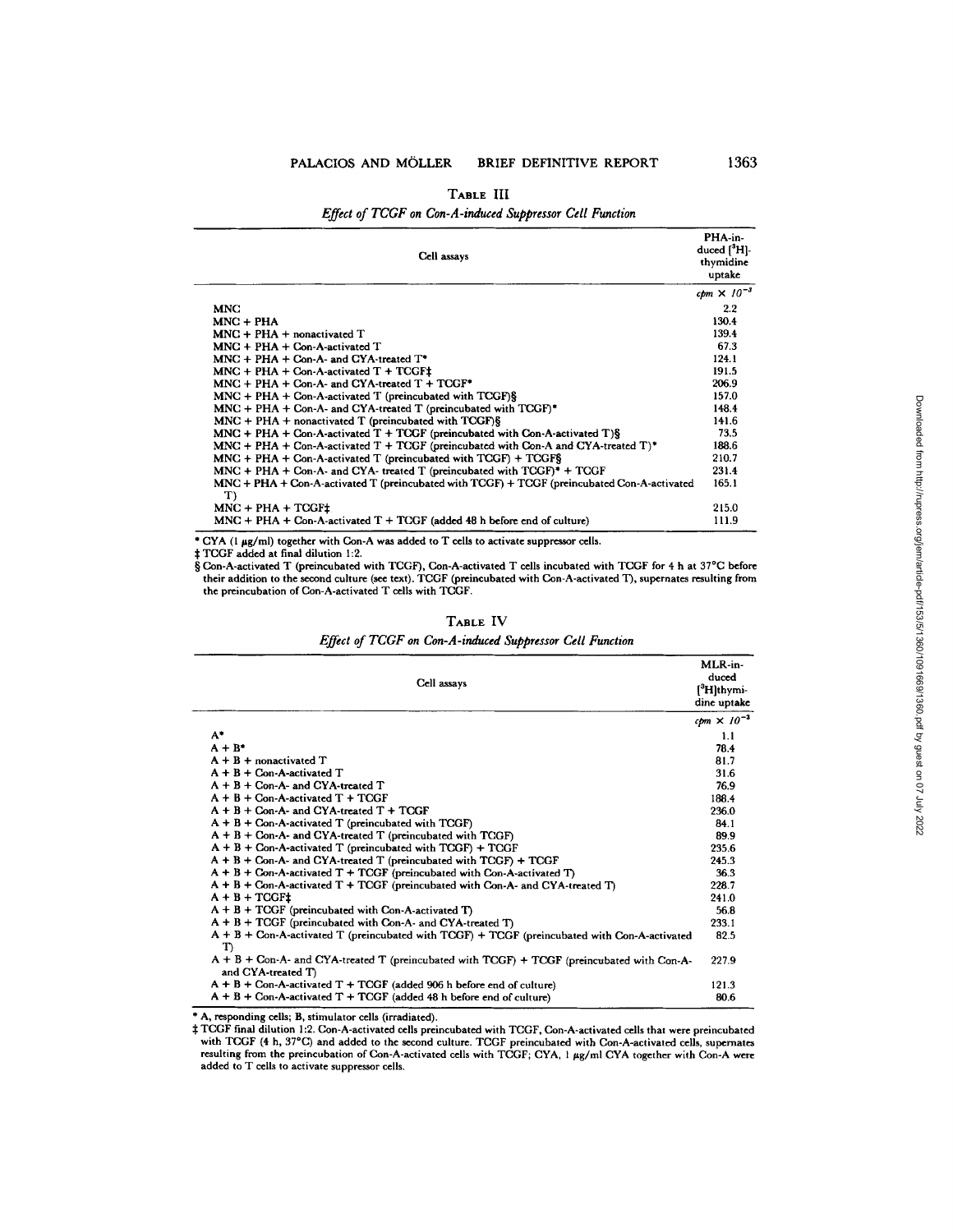| TCGF*<br>addition | [ <sup>3</sup> H]thymidine uptake |                | Ig synthesis        |  |  |
|-------------------|-----------------------------------|----------------|---------------------|--|--|
|                   | PHA                               | MRL            |                     |  |  |
|                   | $62.0 \pm 3.5$ ‡                  | $60.7 \pm 4.2$ | $54.2 \pm 3.6$      |  |  |
|                   | $4.4 \pm 1.1$                     | $3.8 \pm 1.3$  | $7.5 \pm 1.9$       |  |  |
|                   | $1.2 \pm 0.5$                     | $1.8 \pm 0.4$  | $5.4 \pm 2.1$       |  |  |
| 1:2               | $-9.3 \pm 1.6$                    | $-10.1 + 2.2$  | $1.8 + 0.7$         |  |  |
|                   |                                   |                | Percent suppression |  |  |

|                                                         | TABLE V |  |
|---------------------------------------------------------|---------|--|
| Effect of CYA on Con-A-induced Suppressor Cell Function |         |  |

\* TCGF was added together with Con-A- and CYA-treated T cells to the second culture (indicator system).

Mean ± SD of three separate experiments.

§ CYA together with Con-A were added to peripheral blood T cells to induce suppressor cells.

correlation between the number of Con-A activated T cells added and the ability of TCGF to abrogate suppressor cell function. Thus, the capacity of TCGF to abrogate suppressor cell activity decreased with increasing numbers of Con-A-activated cells added to the indicator system (data not shown).

*CYA Abrogates Con-A-induced Suppressor Function.* CYA seems to inhibit the expression of receptors for TCGF in T ceils, as previously suggested by ourselves (9, 10) and by Larsson (11). Accordingly, it was found that CYA effectively inhibited the induction of suppressor T ceils by Con-A, whereas the Con-A-activated T cells not exposed to CYA were suppressive (Table V). Moreover, the addition of CYA together with Con-A to T cells made these ceils unresponsive to TCGF (Table I) and unable to absorb the growth factor (Tables III and IV).

### **Discussion**

The results presented here show that Con-A-activated suppressor T cells respond to TCGF stimulation, and that TCGF abrogates the suppressor activity exerted by these cells on the proliferation of MNC induced by PHA or alloantigens and on induction of immunoglobulin production driven by PWM.

The most probable mechanism by which TCGF inhibits T cell suppression appears to be by saturating TCGF-specific receptors expressed in the membrane of Con-Aactivated T cells, because these cells absorbed TCGF and thereafter lost their capacity to suppress. The supernates obtained after incubation of TCGF with Con-A-activated cells lost TCGF activity as well as the capacity to inhibit Con-A-induced suppression. Moreover, by increasing the number of Con-A-activated T cells added to the indicator system, it was possible to revert the capacity of TCGF to abrogate Con-A suppressor function. Altogether these findings support the notion that Con-A-activated suppressor T cells absorb TCGF and that one mechanism by which these cells exert their function is by decreasing the availability of TCGF elaborated during the activation of the responding cells in the indicator system.

Any procedure that inhibits or blocks the expression of TCGF receptors in T cells or cause a decreased production or availability of this growth factor would impair the proliferation and growth of activated T cells. CYA inhibits the expression of receptors for TCGF, but does not have any effect once these receptors have been expressed (9, 10). Thus, addition of CYA together with Con-A to T cells makes these cells unresponsive to TCGF and unable to absorb the growth factor and abrogates their capacity to exert suppression.